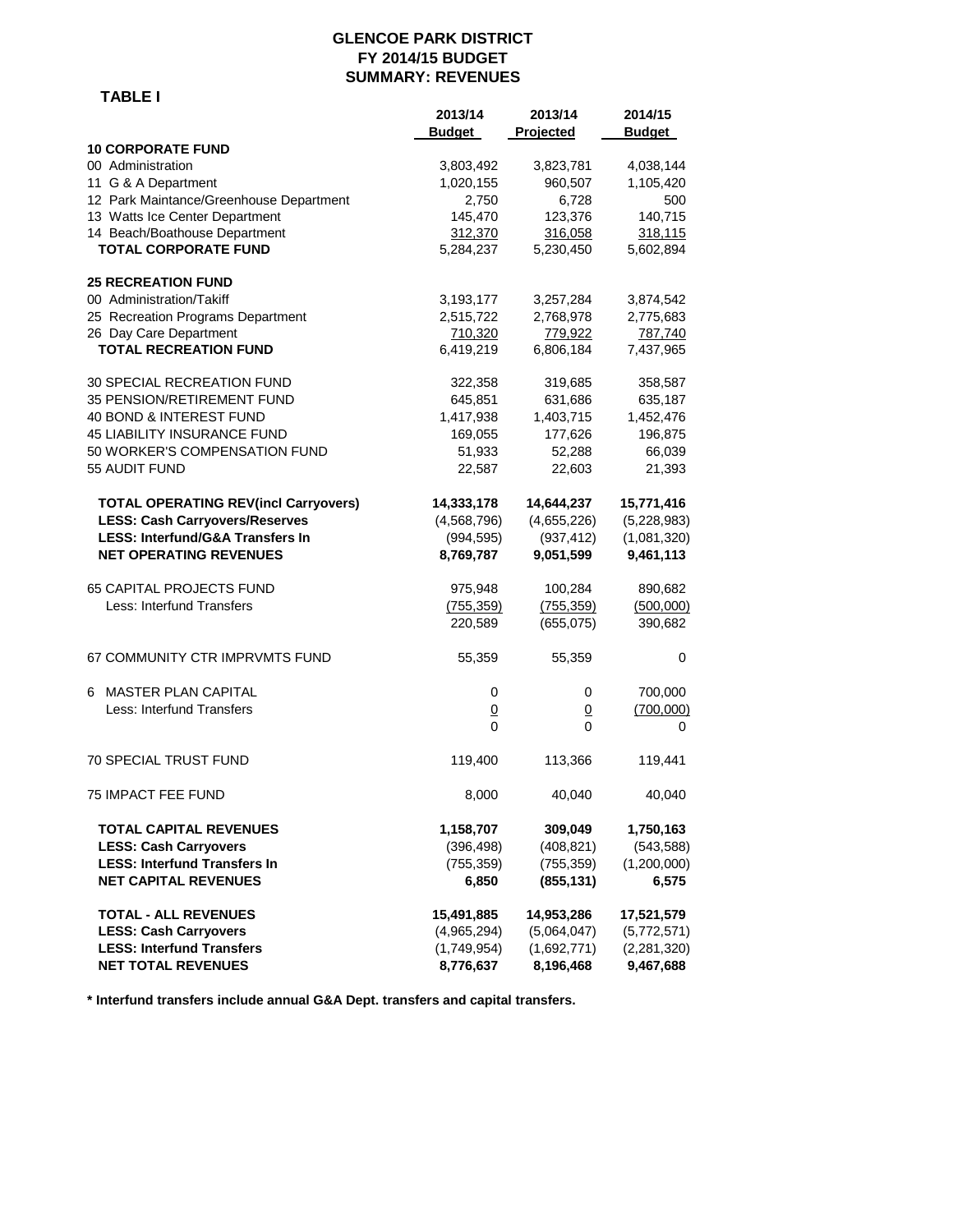## **GLENCOE PARK DISTRICT FY 2014/15 BUDGET SUMMARY: EXPENSES**

## **TABLE II**

|                                                                                                            | 2013/14<br><b>Budget</b>              | 2013/14<br>Projected                  | 2014/15<br><b>Budget</b>               |
|------------------------------------------------------------------------------------------------------------|---------------------------------------|---------------------------------------|----------------------------------------|
| <b>10 CORPORATE FUND</b>                                                                                   |                                       |                                       |                                        |
| 00 Administration                                                                                          | 700,000                               | 700,000                               | 900,000                                |
| 11 G & A Department                                                                                        | 1,020,155                             | 960,507                               | 1,105,420                              |
| 12 Park Maintance/Greenhouse Department                                                                    | 971,645                               | 974,612                               | 1,002,960                              |
| 13 Watts Ice Center Department                                                                             | 293,287                               | 248,234                               | 273,340                                |
| 14 Beach/Boathouse Department                                                                              | 416,355                               | 342,838                               | 410,380                                |
| SUB-TOTAL                                                                                                  | 3,401,442                             | 3,226,191                             | 3,692,100                              |
| LESS: Interfund Transfers (G&A/Capital/WC)                                                                 | (1,087,890)                           | (1,065,590)                           | (1,321,720)                            |
| <b>TOTAL CORPORATE FUND</b>                                                                                | 2,313,552                             | 2,160,601                             | 2,370,380                              |
| <b>25 RECREATION FUND</b>                                                                                  |                                       |                                       |                                        |
| 00 Administration/Takiff                                                                                   | 1,847,930                             | 1,621,236                             | 2,157,045                              |
| 25 Recreation Programs Department                                                                          | 1,794,450                             | 1,857,670                             | 1,922,522                              |
| 26 Day Care Department                                                                                     | 615,040                               | 622,436                               | 671,655                                |
| SUB-TOTAL                                                                                                  | 4,257,420                             | 4,101,342                             | 4,751,222                              |
| LESS: Interfund Transfers/G&A                                                                              | (606, 705)                            | (571, 822)                            | (959,600)                              |
| <b>TOTAL RECREATION FUND</b>                                                                               | 3,650,715                             | 3,529,520                             | 3,791,622                              |
| <b>30 SPECIAL RECREATION FUND</b>                                                                          | 236,000                               | 153,863                               | 183,295                                |
| 35 PENSION/RETIREMENT FUND                                                                                 | 528,500                               | 529,004                               | 545,000                                |
| 40 BOND & INTEREST FUND                                                                                    | 1,232,035                             | 1,234,409                             | 1,241,109                              |
| <b>45 LIABILITY INSURANCE FUND</b>                                                                         | 136,830                               | 122,796                               | 157,135                                |
| 50 WORKER'S COMPENSATION FUND                                                                              | 36,580                                | 36,799                                | 38,405                                 |
| 55 AUDIT FUND                                                                                              | 10,850                                | 10,850                                | 11,100                                 |
| <b>TOTAL OPERATING EXPENSES</b><br>LESS: Interfund Transfers(G&A/Capital)<br><b>NET OPERATING EXPENSES</b> | 9,839,657<br>(1,694,595)<br>8,145,062 | 9,415,254<br>(1,637,412)<br>7,777,842 | 10,619,366<br>(2,281,320)<br>8,338,046 |
| <b>65 CAPITAL PROJECTS FUND</b>                                                                            | 858,000                               | 610,102                               | 756,000                                |
| <b>LESS: Interfund Transfers</b>                                                                           | 0                                     | 0                                     | 0                                      |
|                                                                                                            | 858,000                               | 610,102                               | 756,000                                |
| 67 COMMUNITY CTR IMPRVMTS FUND                                                                             | 55,359                                | 55,359                                | 0                                      |
| <b>LESS: Interfund Transfers</b>                                                                           | (55, 359)                             | (55, 359)                             | $\underline{0}$                        |
|                                                                                                            | 0                                     | 0                                     | 0                                      |
| 69 MASTER PLAN CAPITAL FUND                                                                                | 0                                     | 0                                     | 250,000                                |
| 70 SPECIAL TRUST FUND                                                                                      | 10,316                                | 0                                     | 28,000                                 |
| <b>LESS: Interfund Transfers</b>                                                                           | $\overline{0}$                        | <u>0</u>                              | $\overline{0}$                         |
|                                                                                                            | 10,316                                | 0                                     | 28,000                                 |
| 75 IMPACT FEE FUND                                                                                         | 0                                     | 0                                     | 0                                      |
| <b>TOTAL CAPITAL EXPENSES</b>                                                                              | 923,675                               | 665,461                               | 1,034,000                              |
| <b>LESS: Interfund Transfers</b>                                                                           | (55, 359)                             | (55, 359)                             | $\overline{\Omega}$                    |
| <b>NET CAPITAL EXPENSES</b>                                                                                | 868,316                               | 610,102                               | 1,034,000                              |
| <b>TOTAL - ALL EXPENSES(incl trfs)</b>                                                                     | 10,763,332                            | 10,080,715                            | 11,653,366                             |
| <b>LESS: Total Interfund Transfers</b>                                                                     | (1,749,954)                           | (1,692,771)                           | (2, 281, 320)                          |
| <b>NET TOTAL - ALL EXPENSES</b>                                                                            | 9,013,378                             | 8,387,944                             | 9,372,046                              |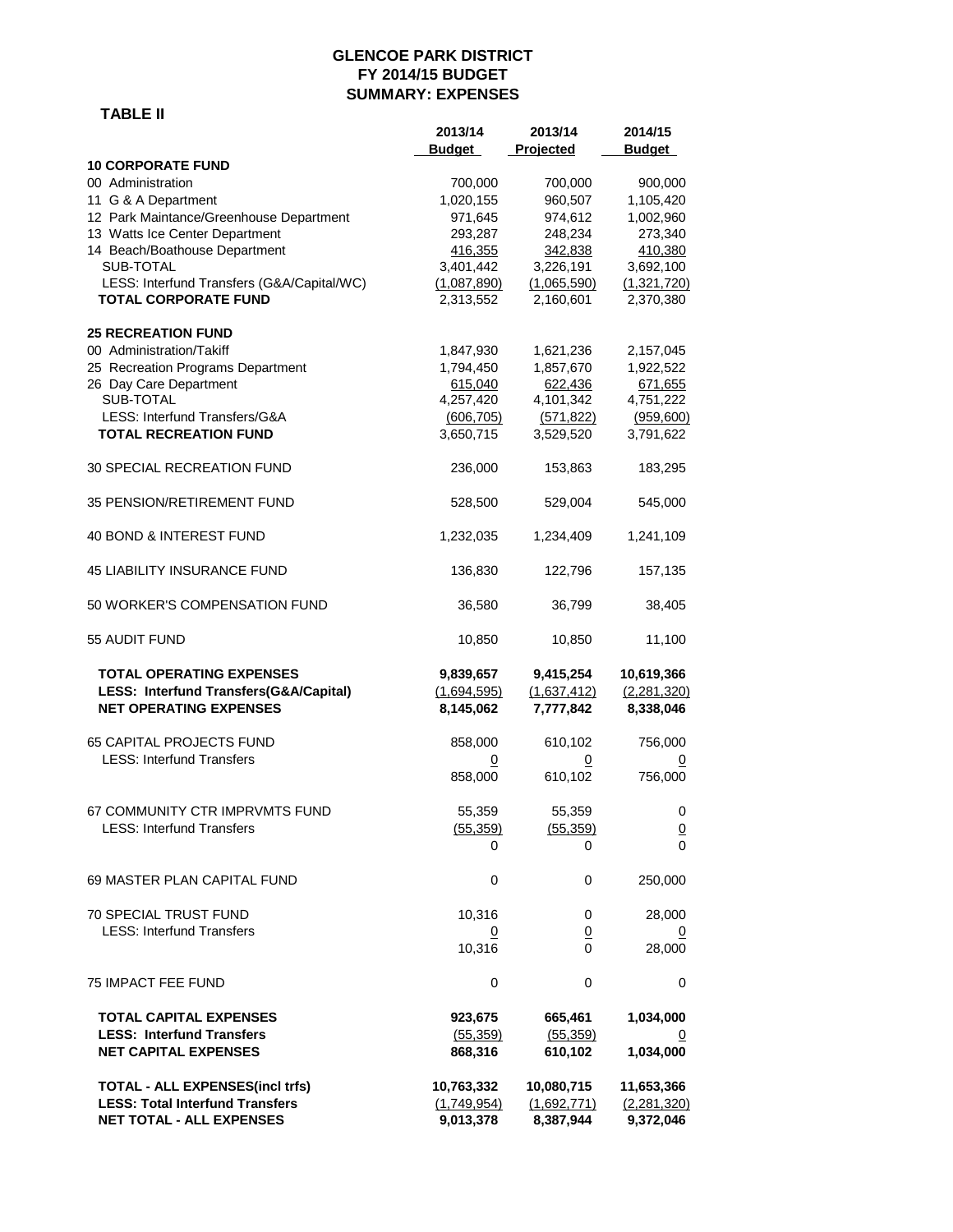### **GLENCOE PARK DISTRICT FY 2014/15 BUDGET SUMMARY: OPERATING SURPLUS/(DEFICIT)**

### **TABLE III**

|                                           | 2013/14    | 2013/14    | 2014/15       |
|-------------------------------------------|------------|------------|---------------|
|                                           | Budget     | Projected  | <b>Budget</b> |
| <b>10 CORPORATE FUND</b>                  |            |            |               |
| 00 - Administration                       | 3,103,492  | 3,123,781  | 3,138,144     |
| 11 - G & A Department                     | 0          | 0          | 0             |
| 12 - Park Maintance/Greenhouse Department | (968, 895) | (967, 884) | (1,002,460)   |
| 13 Watts Ice Center Department            | (147, 817) | (124, 858) | (132, 625)    |
| 14 Beach/Boathouse Department             | (103, 985) | (26, 780)  | (92, 265)     |
| <b>TOTAL CORPORATE FUND</b>               | 1,882,795  | 2,004,259  | 1,910,794     |
| <b>25 RECREATION FUND</b>                 |            |            |               |
| 00 - Administration/Takiff                | 1,345,247  | 1,636,048  | 1,717,497     |
| 25 Recreation Programs Department         | 721,272    | 911,308    | 853,161       |
| 26 Day Care Department                    | 95,280     | 157,486    | 116,085       |
| <b>TOTAL RECREATION FUND</b>              | 2,161,799  | 2,704,842  | 2,686,743     |
|                                           |            |            |               |
| 30 SPECIAL RECREATION FUND                | 86,358     | 165,822    | 175,292       |
| 35 PENSION/RETIREMENT FUND                | 117,351    | 102,682    | 90,187        |
|                                           |            |            |               |
| 40 BOND & INTEREST FUND                   | 185,903    | 169,306    | 211,367       |
| <b>45 LIABILITY INSURANCE FUND</b>        | 32,225     | 54,830     | 39,740        |
| 50 WORKER'S COMPENSATION FUND             | 15,353     | 15,489     | 27,634        |
| 55 AUDIT FUND                             | 11,737     | 11,753     | 10,293        |
| <b>TOTAL OPERATING NET</b>                | 4,493,521  | 5,228,983  | 5,152,050     |
|                                           |            |            |               |
| <b>65 CAPITAL PROJECTS FUND</b>           | 117,948    | 390,182    | 134,682       |
| 67 COMMUNITY CTR IMPRVMTS FUND            | 0          | 0          | 0             |
| 69 MASTER PLAN CAPITAL FUND               | 0          | 0          | 450,000       |
| <b>70 SPECIAL TRUST FUND</b>              | 109,084    | 113,366    | 91,441        |
|                                           |            |            |               |
| 75 IMPACT FEE FUND                        | 8,000      | 40,040     | 40,040        |
| <b>TOTAL NET - CAPITAL FUNDS</b>          | 235,032    | 543,588    | 716,163       |
| TOTAL NET - ALL FUNDS                     | 4,728,553  | 5,772,571  | 5,868,213     |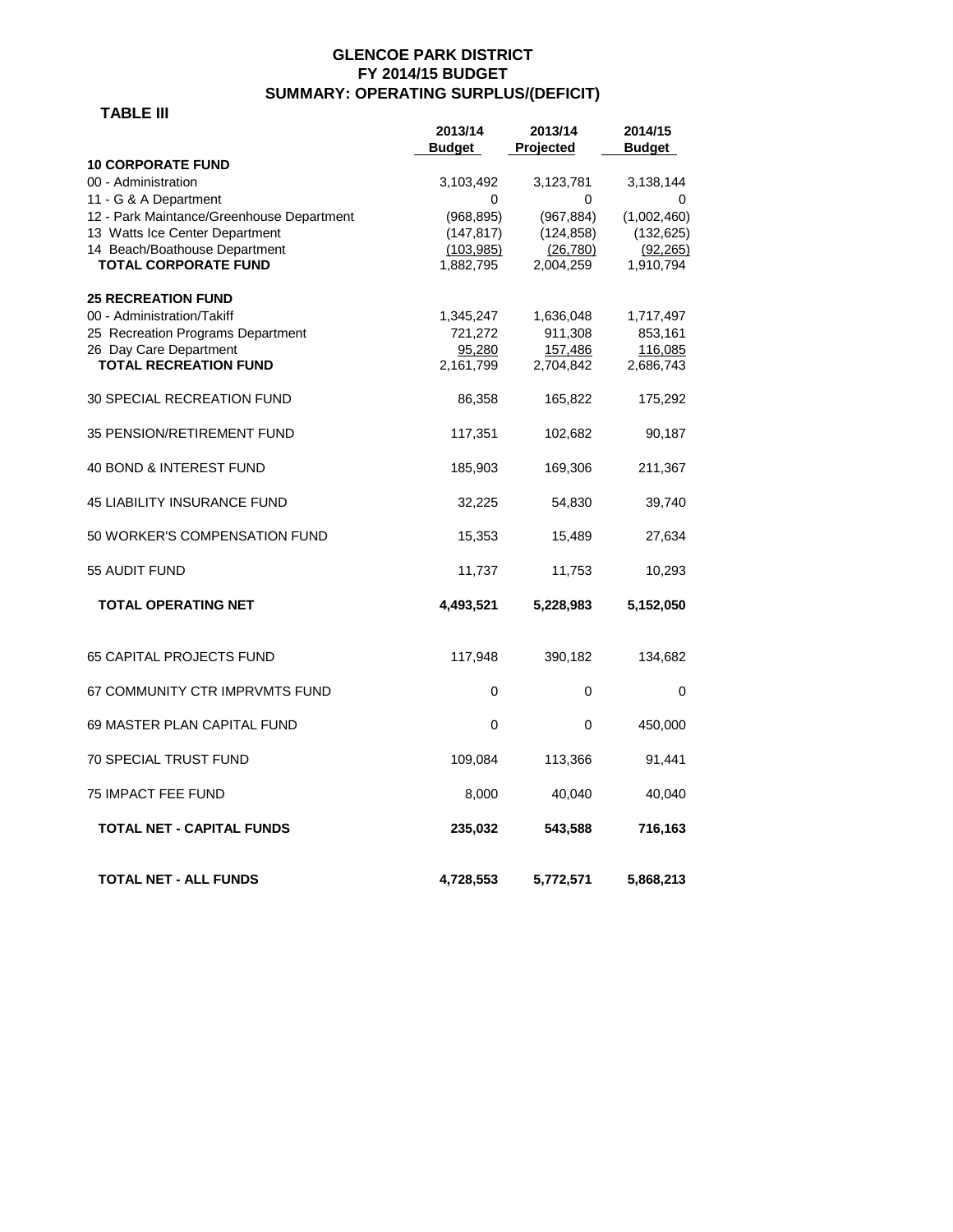### **CORPORATE FUND GENERAL & ADMINISTRATIVE DEPARTMENT ALLOCATION OF GENERAL & ADMINISTRATIVE COSTS**

|                             | AS%             | G & A             |
|-----------------------------|-----------------|-------------------|
| <b>OPERATING DEPARTMENT</b> | <b>OF TOTAL</b> | <b>ALLOCATION</b> |
| 2014/15 BUDGET              |                 |                   |
| Parks & Maintenance         | 28%             | 302,770           |
| <b>Watts Ice Center</b>     | 4%              | 43,255            |
| Beach/Boathouse             | 7%              | 75,695            |
| Recreation                  | 58%             | 629,130           |
| Day Care                    | 3%              | 30,470            |
| <b>TOTAL</b>                |                 | 1,081,320         |
| 2013/14 PROJECTED           |                 |                   |
| Parks & Maintenance         | 28%             |                   |
| <b>Watts Ice Center</b>     | 4%              | 262,475<br>37,495 |
| Beach/Boathouse             | 7%              | 65,620            |
| Recreation                  | 58%             | 541,862           |
| Daycare                     | 3%              | 29,960            |
| <b>TOTAL</b>                |                 | 937,412           |
| 2013/14 BUDGET              |                 |                   |
| Parks & Maintenance         | 28%             | 278,485           |
| Watts Ice Center            | 4%              | 39,785            |
| Beach                       | 7%              | 69,620            |
| Recreation                  | 58%             | 576,745           |
| Day Care                    | 3%              | 29,960            |
| <b>TOTAL</b>                |                 | 994,595           |
| <b>2012/13 ACTUAL</b>       |                 |                   |
| Parks & Maintenance         | 28%             | 249,523           |
| <b>Watts Ice Center</b>     | 4%              | 37,645            |
| Beach                       | 7%              | 61,680            |
| Recreation                  | 57%             | 513,793           |
| Day Care                    | 4%              | 29,085            |
| <b>TOTAL</b>                |                 | 891,726           |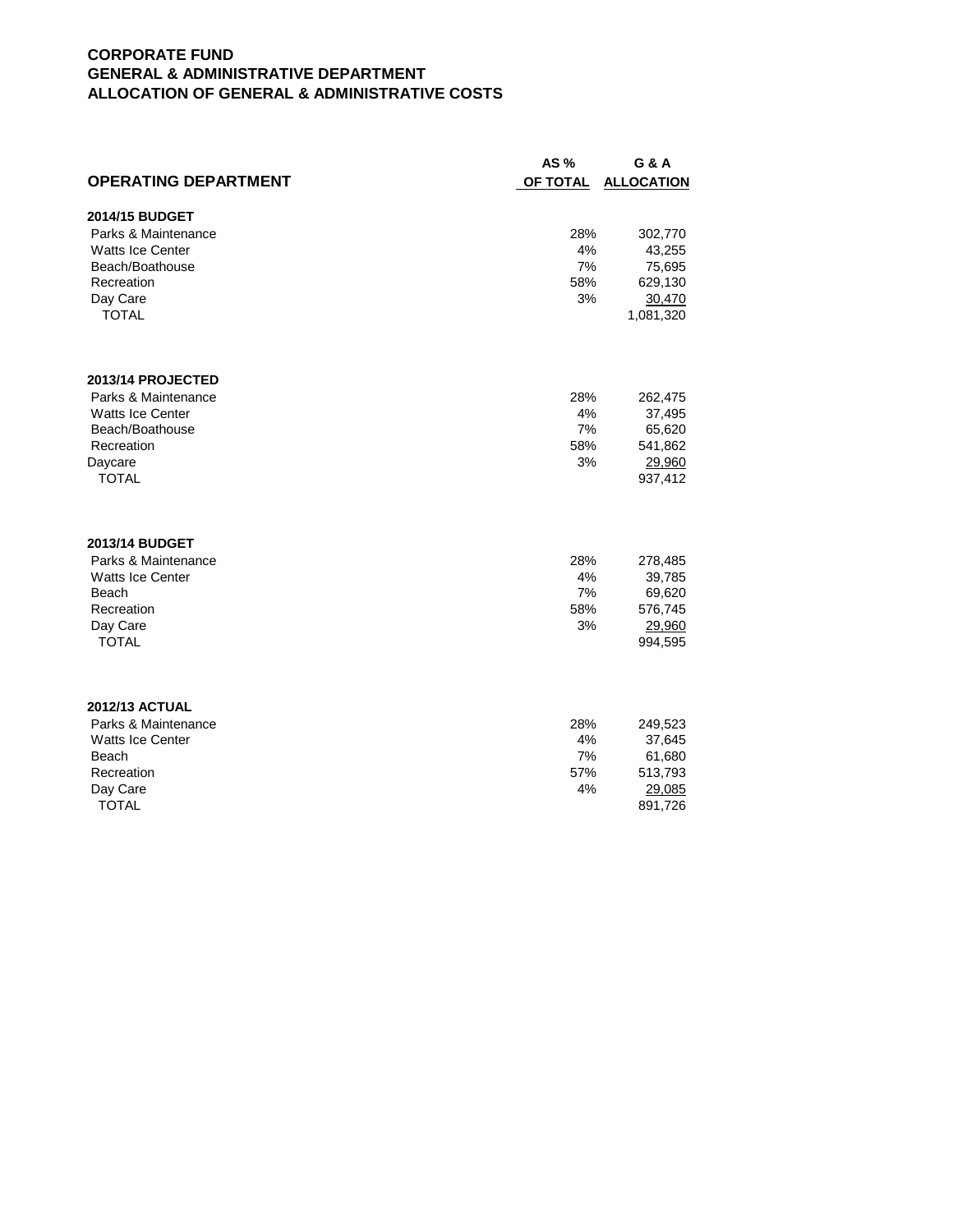### **GLENCOE PARK DISTRICT FY 2014/15 BUDGET FUND BALANCE SUMMARY**

#### **TABLE IV**

|                                                    | 2/28/2013<br><b>ACTUAL</b><br><b>FUND BAL</b> | 2/28/2014<br><b>PROJECTD</b><br><b>FUND BAL</b> | 2/28/2015<br><b>PROJECTD</b><br><b>FUND BAL</b> | 2/28/2015<br><b>Fund Balance %</b><br>(of annual expds) |
|----------------------------------------------------|-----------------------------------------------|-------------------------------------------------|-------------------------------------------------|---------------------------------------------------------|
| <b>CORPORATE FUND</b>                              |                                               |                                                 |                                                 |                                                         |
| Undesignated/Transfer to Capital Fund?             | \$1,050,675                                   | \$500,959                                       | \$702,604                                       |                                                         |
| Designated - Medical Insurance Reserve             | \$27,300                                      | \$23,000                                        | \$23,000                                        |                                                         |
| Designated-Corporate Operating Fund Bal (50%)      | \$578,388                                     | \$1,080,300                                     | \$1,185,190                                     |                                                         |
| Designated-Future Capital                          | \$200,000                                     | \$400,000                                       | \$0                                             |                                                         |
| <b>CORPORATE - TOTAL FUND BALANCE</b>              | \$1,856,363                                   | \$2,004,259                                     | \$1,910,794                                     | 81%                                                     |
| <b>RECREATION FUND</b>                             |                                               |                                                 |                                                 |                                                         |
| Undesignated/Transfer to Capital Fund?             | \$1,211,980                                   | \$1,522,462                                     | \$1,738,837                                     |                                                         |
| Designated-Recreation Operating Fund Balance (25%) | \$912,679                                     | \$882,380                                       | \$947,906                                       |                                                         |
| Designated-Future Capital                          | $\frac{60}{20}$                               | \$300,000                                       | $\frac{60}{20}$                                 |                                                         |
| <b>RECREATION - TOTAL FUND BALANCE</b>             | \$2,124,659                                   | \$2,704,842                                     | \$2,686,743                                     | 71%                                                     |
| <b>MINOR OPERATING FUNDS</b>                       |                                               |                                                 |                                                 |                                                         |
| SPECIAL RECREATION FUND                            | \$124,359                                     | \$165,822                                       | \$175,292                                       | 96%                                                     |
| PENSION/RETIREMENT FUND                            | \$146,942                                     | \$102,682                                       | \$90,187                                        | 17%                                                     |
| <b>BOND &amp; INTEREST FUND</b>                    | \$348,038                                     | \$169,306                                       | \$211,367                                       | 17%                                                     |
| <b>LIABILITY INSURANCE FUND</b>                    | \$40,385                                      | \$54,830                                        | \$39,740                                        | 25%                                                     |
| <b>WORKERS' COMPENSATION FUND</b>                  | \$3,458                                       | \$15,489                                        | \$27,634                                        | 72%                                                     |
| <b>AUDIT FUND</b>                                  | \$11,022                                      | \$11,753                                        | \$10,293                                        | 93%                                                     |
| <b>SUBTOTAL - OPERATING FUNDS</b>                  | \$4,655,226                                   | \$5,228,983                                     | \$5,152,050                                     |                                                         |
| <b>OTHER CAPITAL FUNDS:</b>                        |                                               |                                                 |                                                 |                                                         |
| <b>COMMUNITY CENTER RENOVATION PROJECT</b>         | \$55,359                                      | \$0                                             | \$0                                             |                                                         |
| CAPITAL PROJECTS FUND                              | \$232,163                                     | \$390,182                                       | \$134,682                                       |                                                         |
| <b>MASTER PLAN CAPITAL FUND</b>                    | \$0                                           | \$0                                             | \$450,000                                       |                                                         |
| <b>SPECIAL TRUST FUND</b>                          | \$113,299                                     | \$113,366                                       | \$91,441                                        |                                                         |
| <b>IMPACT FEE FUND</b>                             | \$8,000                                       | \$40,040                                        | \$40,040                                        |                                                         |
| <b>SUBTOTAL - CAPITAL FUNDS</b>                    | \$408,821                                     | \$543,588                                       | \$716,163                                       |                                                         |
| <b>TOTAL - ALL FUNDS</b>                           | \$5,064,047                                   | \$5,772,571                                     | \$5,868,213                                     |                                                         |